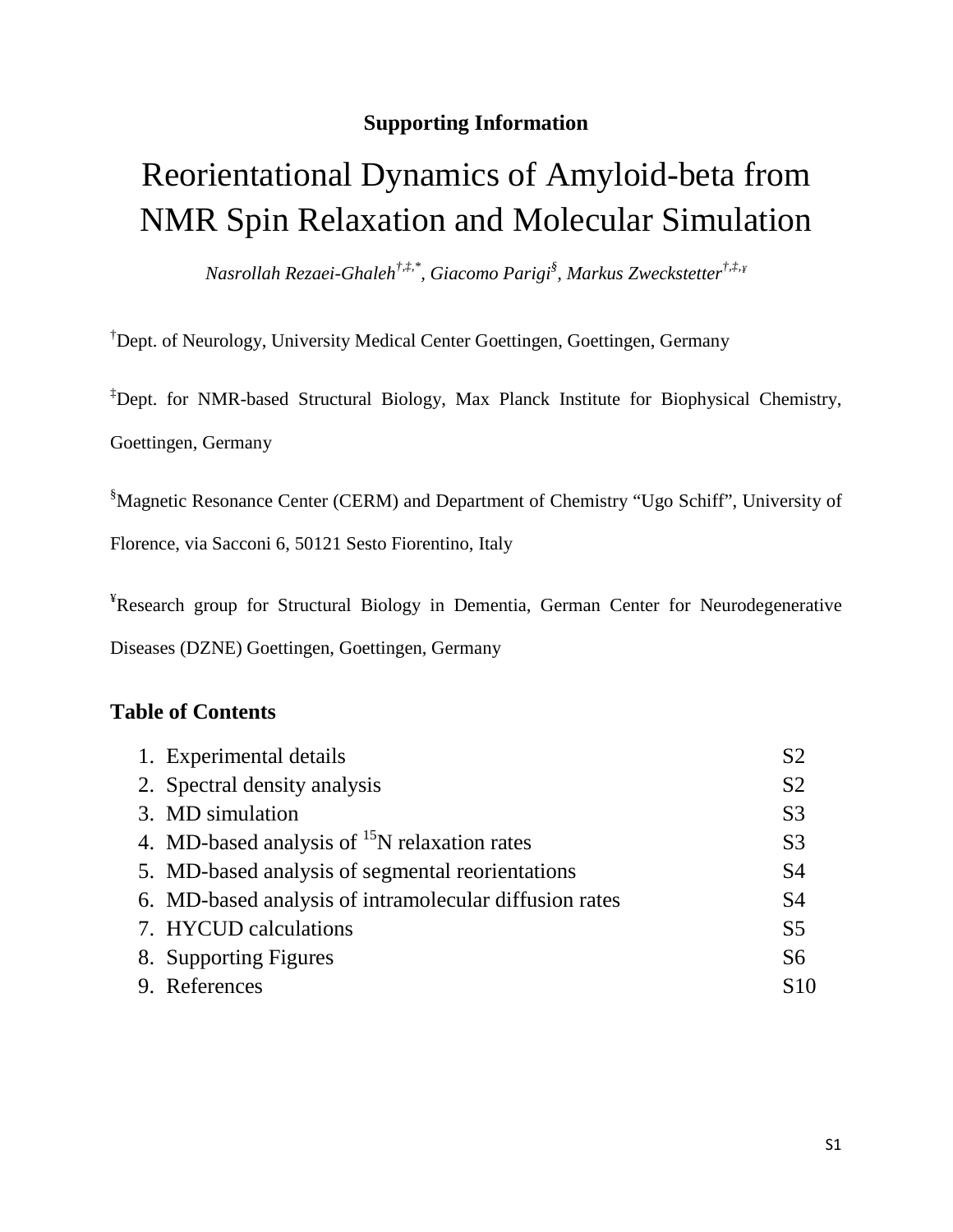## **1. Experimental details**

## **Materials**

Recombinant <sup>15</sup>N-labelled Aβ40 was purchased from rPeptide (Athens, GA). The peptide was solubilized in 20 mM NaOH at a concentration of 2 mg/mL to remove any preformed aggregates and stored at -80 °C until use.

# **Experimental 15N relaxation rates**

<sup>15</sup>N spin relaxation rates of Aβ40 were measured at three proton Larmor frequencies of 400.13, 600.25 and 701.15 MHz using Bruker (Karlsruhe, Germany) spectrometers equipped with room temperature and cryogenic probes. The NMR sample contained 100  $\mu$ M uniformly <sup>15</sup>N-labelled Aβ40, buffered with 20 mM sodium phosphate (pH 7.4), and 10%  $D_2O$  for frequency locking. To minimize protein aggregation, NMR relaxation experiments were performed at 278 K.

<sup>15</sup>N  $R_1$  rates were measured using conventional pulse sequence schemes with eight relaxation delays spaced between 10 and 800 ms. A train of selective 180 degree  ${}^{1}H$  pulses during the relaxation block was used to eliminate cross-correlated relaxation effects while minimally perturbing water magnetization  $1.15N R_2$  $1.15N R_2$  rates were measured through a CPMG-based pulse sequence with  $\tau_{\rm cp}$  of 1 ms ( $v_{\rm CPMG}$  = 1000 Hz) and ten relaxation delays spaced between 4 and 240 ms<sup>[1](#page-9-0)</sup>. Residue-specific  $R_1$  and  $R_2$  rates were determined through fitting to single exponential decay functions. The corresponding errors were estimated via 100 Monte Carlo (MC) simulation runs, for which the fit residuals served as random noise.  ${}^{1}H, {}^{15}N$  heteronuclear NOEs were obtained by comparison of peak intensities between saturated and reference spectra, using a saturation block of 7.5 s and a total recycle delay of 8 s. Because of the inherently low sensitivity, the heteronuclear NOE experiment was not measured at the 400.13 MHz spectrometer with a room-temperature probe. The exchange-free  $R_2$  rates,  $R_2^0$ , were estimated from previouslyreported *CCR* rates <sup>2</sup>[,](#page-9-1) where the value of κ was evaluated with the magnitude ( $\Delta \sigma$ ) and angle (θ) of the  $^{15}N$  CSA tensor set to -170 ppm and 22.5°, respectively<sup>3</sup>. Data were processed using NMRPipe<sup>[4](#page-9-3)</sup> and analyzed using Sparky 3 (T.D. Goddard and D.G. Kneller, [http://www.cgl.ucsf.edu/home/sparky\)](http://www.cgl.ucsf.edu/home/sparky).

## **2. Spectral density analysis**

Reduced spectral density mapping of  $15N$  $15N$  $15N$  relaxation rates  $5$  was achieved using an in-house MATLAB script. Briefly, the <sup>15</sup>N relaxation rates  $R_1$  and  $R_2$  and heteronuclear NOE measured at each magnetic field (i.e. 600 and 700 MHz proton Larmor frequency) were converted to three spectral density values,  $J(0)$ ,  $J(\omega_N)$  and  $J(\langle \omega_H \rangle)$ , where  $J(\langle \omega_H \rangle)$  represents the average between  $J(\omega_H+\omega_N)$ ,  $J(\omega_H)$  and  $J(\omega_H-\omega_N)$ . As a result, the spectral density function was evaluated at five different frequencies: 0, 60, 70, and (effective) 600 and 700 MHz.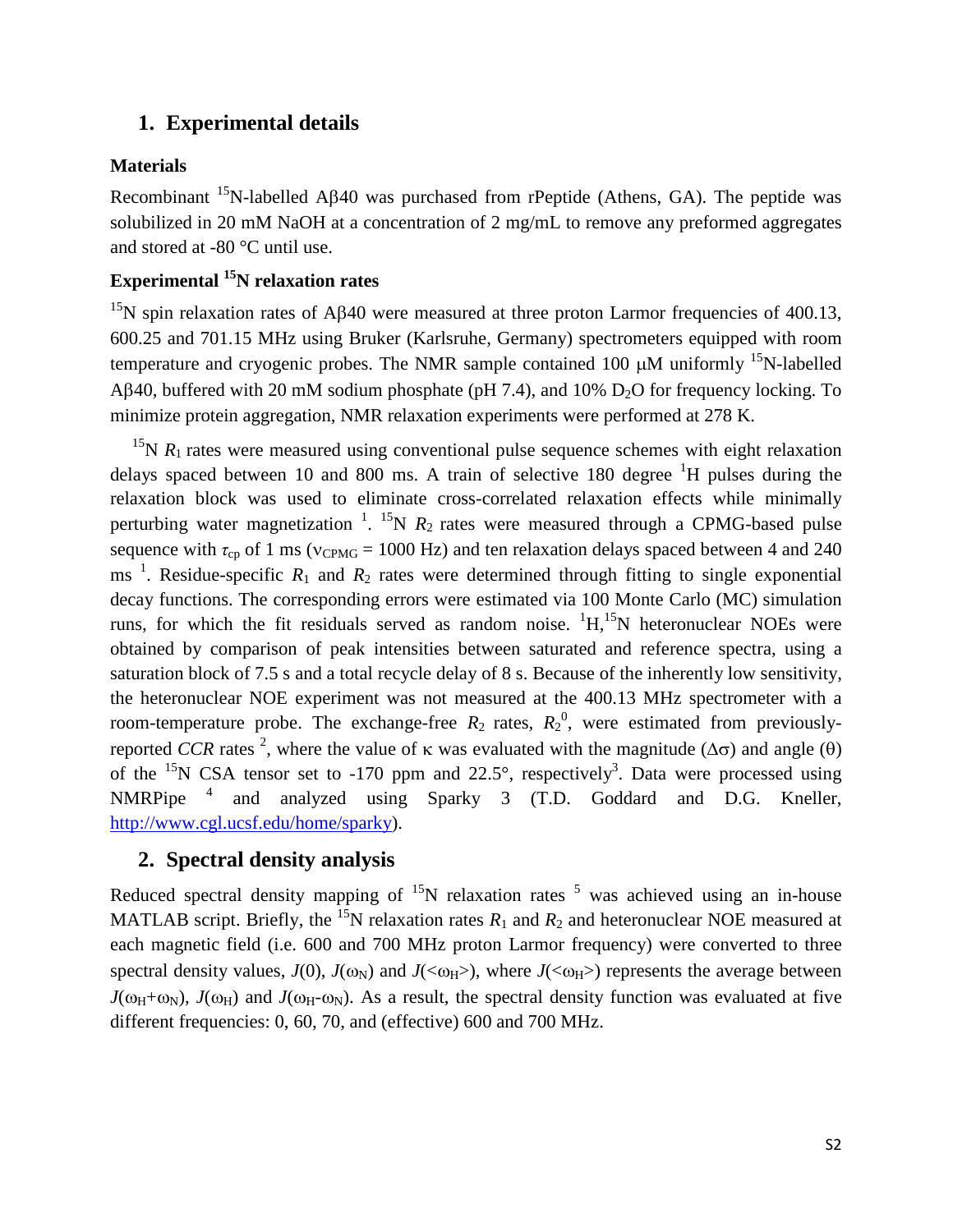#### **3. MD simulation**

The MD trajectory was taken from <sup>[6](#page-9-5)</sup>. As described there: the MD simulation of A $\beta$ 40 was performed using the a99SB-*disp* force field with the optimized TIP4P-D water model. The simulation started from an extended conformation of Aβ40, solvated in a 60  $\times$  60  $\times$  60 Å<sup>3</sup> box containing 6661 water molecules and 50 mM NaCl. The system was initially equilibrated at 300 K and 1 bar for 1 ns, then 30,000-ns production run at 300 K and 1 bar was performed in the NPT ensemble with the Anton specialized hardware at 2.5 fs time step. Nonbonded interactions were truncated at 12 Å and the Gaussian split Ewald method with a  $32 \times 32 \times 32$  mesh was used for the electrostatic interactions. The MD frames were saved at 1 ns intervals.

# **4. MD-based analysis of 15N relaxation rates**

Second-order angular autocorrelation functions (ACFs) for the 39 individual backbone N-H vectors of Aβ40 (all residues except D1) were calculated from the MD trajectory. A Gaussian window function with a correlation time of 50 ns was applied to all ACFs to ensure their decay to zero without considerably affecting the initial part of the ACFs. The ACFs were then fitted to exponential decay functions,

$$
C(t) = \sum_{i} S_i^2 \exp(-\frac{t}{\tau_i})
$$
 (S1)

with  $i=1,2,3$ ,  $S^2$  and  $\tau$  represent the squared order parameters and correlation times, respectively, and  $\sum_i S_i^2 = 1$ . Using the best-fit parameters obtained with a three-exponential decay function, which was generally better than one or two-exponential functions, the individual spectral density functions at angular frequency  $\omega$  were then calculated as:

$$
J(\omega) = \frac{2}{5} \left( S_{slow}^2 \frac{\tau_{slow}}{1 + (\omega \cdot \tau_{slow})^2} + S_{int}^2 \frac{\tau_{int}}{1 + (\omega \cdot \tau_{int})^2} + S_{fast}^2 \frac{\tau_{fast}}{1 + (\omega \cdot \tau_{fast})^2} \right) \tag{S2}
$$

Finally, <sup>15</sup>N longitudinal  $(R_1)$  and transverse  $(R_2)$  auto-relaxation rates, <sup>15</sup>N-<sup>1</sup>H cross-relaxation rates ( $\sigma$ ) and heteronuclear NOEs, and transverse cross-correlated relaxation rates (*CCR*,  $\eta_{xy}$ ) were calculated as:

$$
R_1 = \left(\frac{d^2}{4}\right) [J(\omega_H - \omega_N) + 3J(\omega_N) + 6J(\omega_H + \omega_N)] + c^2 J(\omega_N)
$$
(S3a)  
\n
$$
R_2 = \left(\frac{d^2}{8}\right) [4J(0) + J(\omega_H - \omega_N) + 3J(\omega_N) + 6J(\omega_H) + 6J(\omega_H + \omega_N)] + \left(\frac{c^2}{6}\right) [4J(0) + 3J(\omega_N)]
$$
(S3b)  
\n
$$
\sigma = \left(\frac{d^2}{4}\right) [-J(\omega_H - \omega_N) + 6J(\omega_H + \omega_N)]
$$
(S3c)  
\n
$$
hetNOE = 1 + \frac{\sigma \omega_H}{R_1 \omega_N}
$$
(S3d)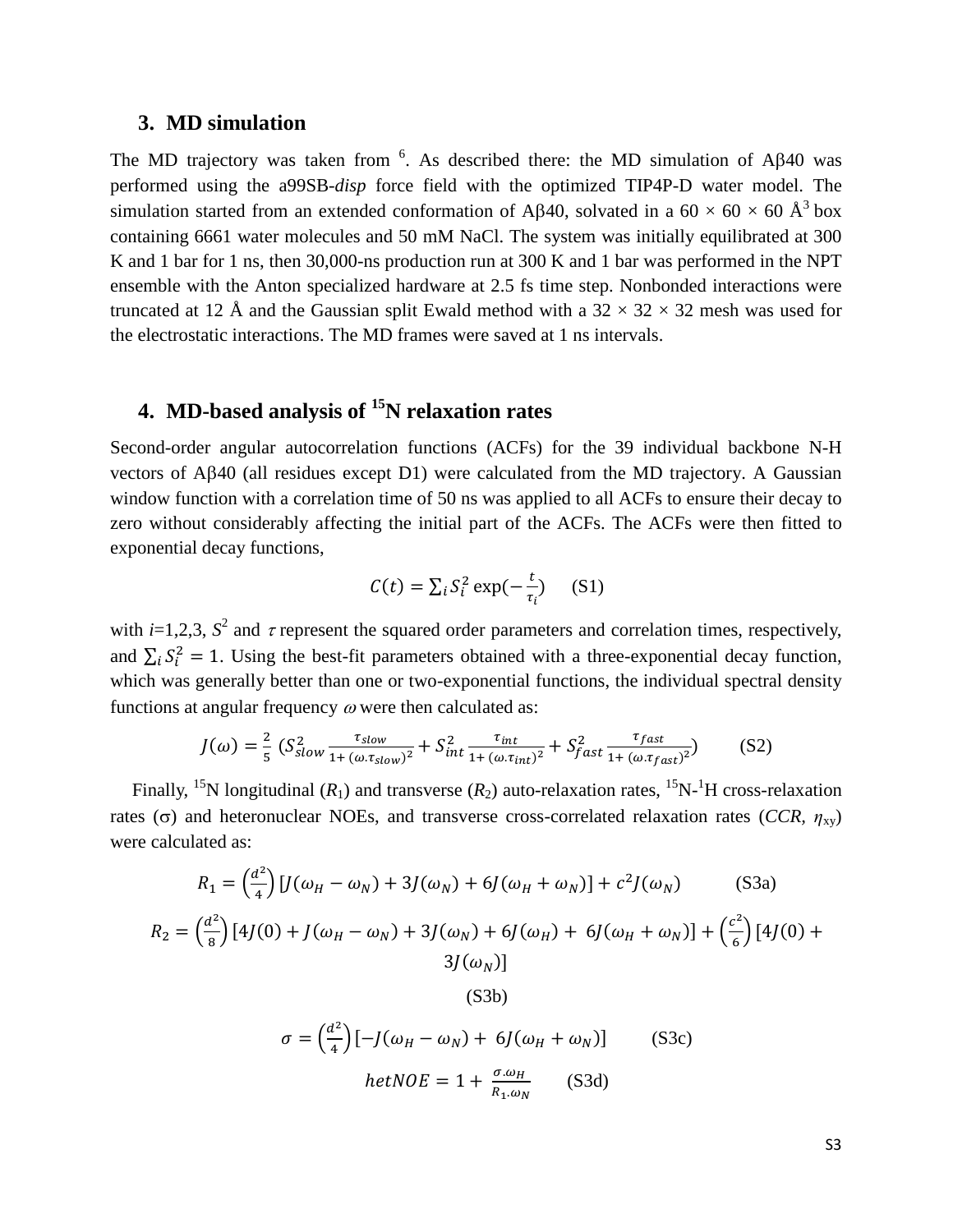$$
\eta_{xy} = \frac{\sqrt{3}}{6} c dP_2(cos\theta) [4J(0) + 3J(\omega_N)]
$$
 (S3e)

where  $d = -\frac{\mu_0 h \gamma_H \gamma_N}{4\pi r_{NH}^3}$  and  $c = \frac{\gamma_N \Delta \sigma B_0}{\sqrt{3}}$ . The effective NH bond length of 1.04 Å was used to account for zero-point vibrations <sup>7</sup>[.](#page-9-6) The <sup>15</sup>N CSA tensor magnitude ( $\Delta \sigma$ ) was set to -170 ppm. The angle  $\theta$  between NH bond vectors and the main axis of the <sup>15</sup>N CSA tensors was set to 22.5°<sup>3</sup>.

#### **5. MD-based analysis of segmental reorientations**

Second-order angular ACFs were calculated for the  $C_{i-1}^A$ ,  $C_{i}^A$  and  $C_{i-1}^A$ ,  $C_{i+1}^A$  vectors of A $\beta$ 40 from the MD trajectory with n=1,2,3,4,5 and 7. The obtained ACFs showed better fits to a threeexponential decay functions when compared to one- and two-exponentials (p-value  $\leq 0.0001$ ). Using the best-fit parameters obtained with a three-exponential decay function, the weightedaverage reorientational correlation times were calculated for the segments of various lengths (as shown in Fig. 2b, inset), with the uncertainties in the correlation times estimated on the basis of fitting errors.

#### **6. MD-based analysis of intramolecular diffusion rates**

To compare with the previously reported experimental sm-nsFCS data, where the N- and Ctermini of Aβ40 were labelled with Alexa488 and Alexa  $647$ ,<sup>8</sup> the end-to-end distance between the N-terminal nitrogen atom of Asp1 and the C-terminal oxygen atom of Val40 was evaluated along the MD trajectory. The end-to-end distance ACF was then calculated. After applying a Gaussian window function with a correlation time of 400 ns to ensure the decay of ACF to zero at very long times without significantly affecting its initial part, the distance ACF was fitted to one- or two-exponential decay functions and the reconfiguration time of the Aβ40 chain between its two termini was determined. The MD-based reconfiguration time required a scaling factor of  $0.75\pm0.05$  to match the experimental value. Assuming that the relative motion of the two termini of Aβ40 is best described as diffusion of a Gaussian chain in a square-well potential, the effective end-to-end diffusion coefficient (D) of A $\beta$ 40 was estimated through<sup>9</sup>:

$$
D = \frac{}{6\tau_r}
$$
 (S4)

where  $\langle r^2 \rangle$  is the mean square end-to-end distance from the MD trajectory and  $\tau_r$  is the MDbased reconfiguration time after scaling by 0.75 (see above). A similar procedure was followed for the analysis of intramolecular diffusion between Tyr10 and Val40.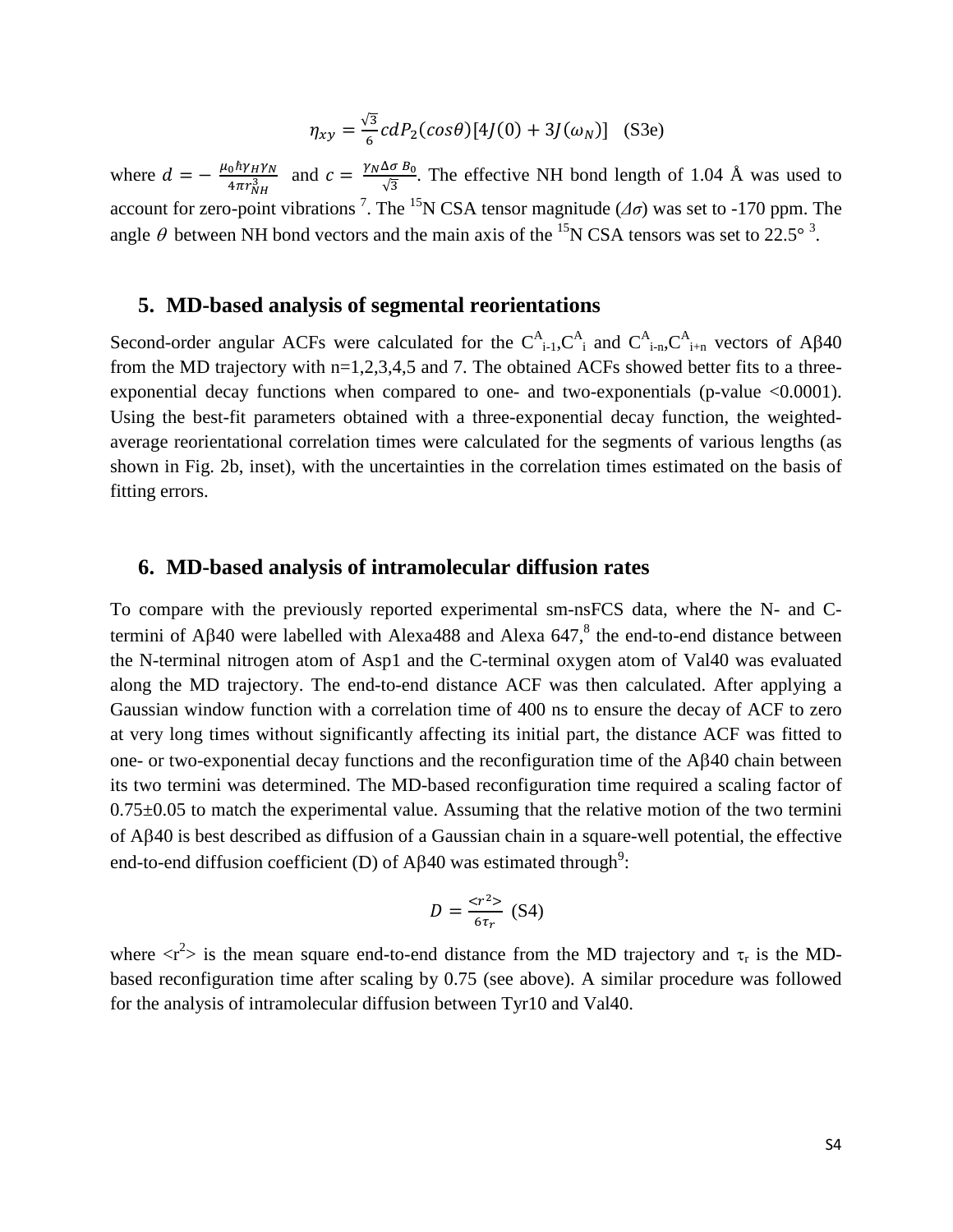### **7. HYCUD calculations**

An ensemble of 5000 random Aβ40 structures was generated using the program Flexible-Meccano<sup>10</sup>, thereafter side-chain atoms were added by the program SSCOMP. HYCUD calculations were performed as described in  $^{11-12}$ . Briefly, each member of the A $\beta$ 40 ensemble was split into three non-overlapping fragments (residues 1-13, 14-27, 28-40), and hydrodynamic calculation for the isolated fragments were made at 5 °C using the atomic effective radius (AER) of 2.9 Å  $^{13}$ . The use of this AER value was validated by the comparison between the HYCUDpredicted translational diffusion coefficient and its corresponding hydrodynamic radius  $(R<sub>h</sub>)$  with the experimental values. After correction for the hydrodynamic drag caused by nearby fragments, the ensemble-average rotational correlation time of each fragment was obtained. The uncertainty of the HYCUD-predicted correlation time was estimated from the standard deviation of the results obtained for 10 sub-ensembles each containing 500 conformers.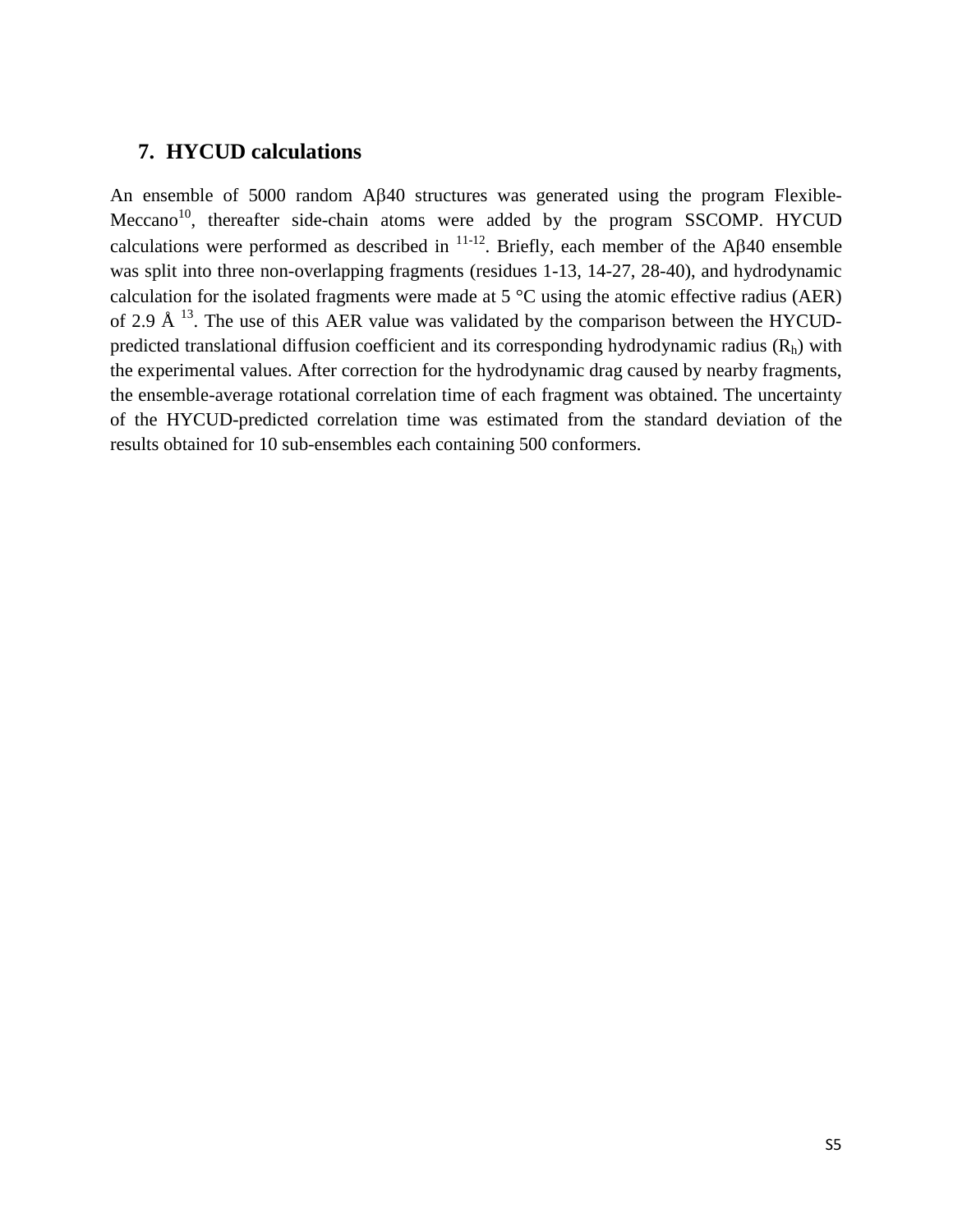# **8. Supporting Figures**



**Figure S1.**  ${}^{1}H, {}^{15}N$  steady-state heteronuclear Overhauser (hetNOE) of A $\beta$ 40 at two proton Larmor frequencies of 600 and 700 MHz.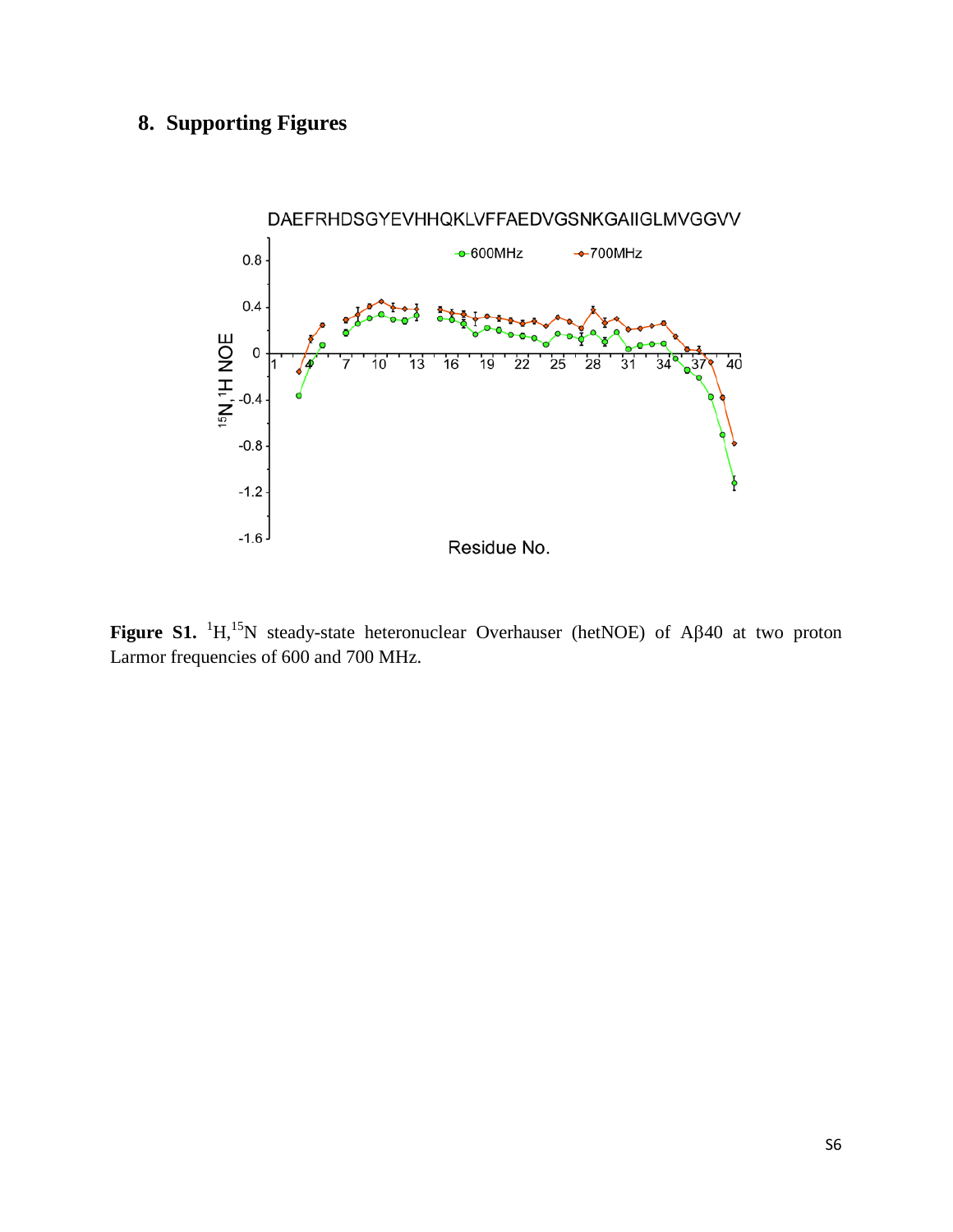

**Figure S2.** Dependence of spectral densities at effective proton Larmor frequencies,  $J( $\omega_H$ )$ , on the spectral densities at frequency 0, *J*(0), revealing a clear deviation from a single-Lorentzian profile expected for a rigid-body reorientational motion governed by a single correlation time (solid line). Most residues possess  $J( $\omega_H$ )$  larger than what would be expected for their  $J(0)$ values.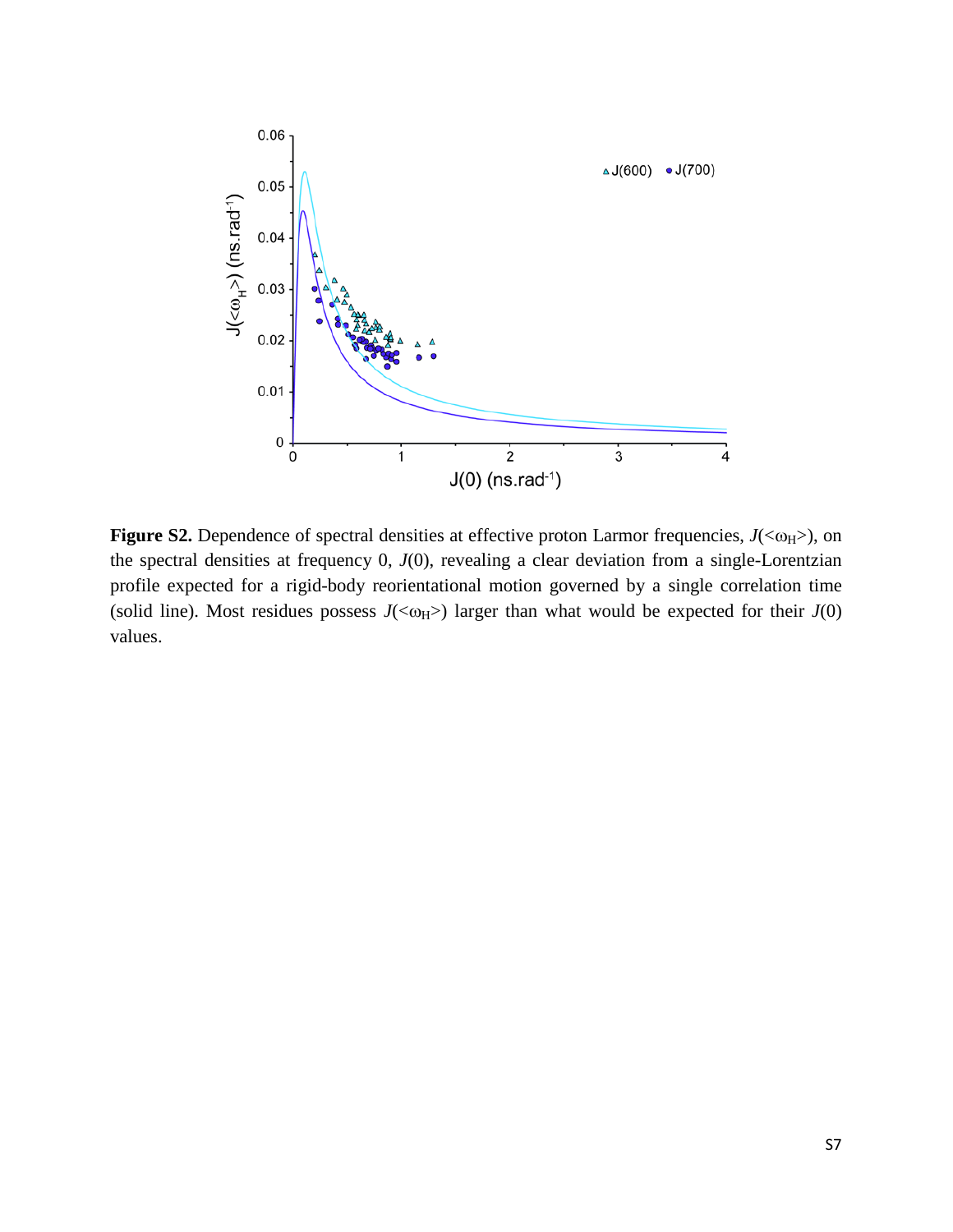

**Figure S3.** Contribution of conformational exchange to Aβ40 relaxation rates. a) The *J*(0) values obtained from the spectral density analysis of  $15N$  relaxation rates at two magnetic fields show close agreement, suggesting that the field-dependent exchange-mediated relaxation does not significantly contribute to  $R_2$ . b) The exchange-free  $R_2$  rates estimated using *CCR* rates are in close agreement with the  $R_2$  rates measured at 600 MHz, further supporting the negligible contribution of conformational exchange to relaxation rates. The largest deviations were observed for residues Gln15 and Lys16, probably due to the protonation-deprotonation of their nearby Histidines 13 and 14.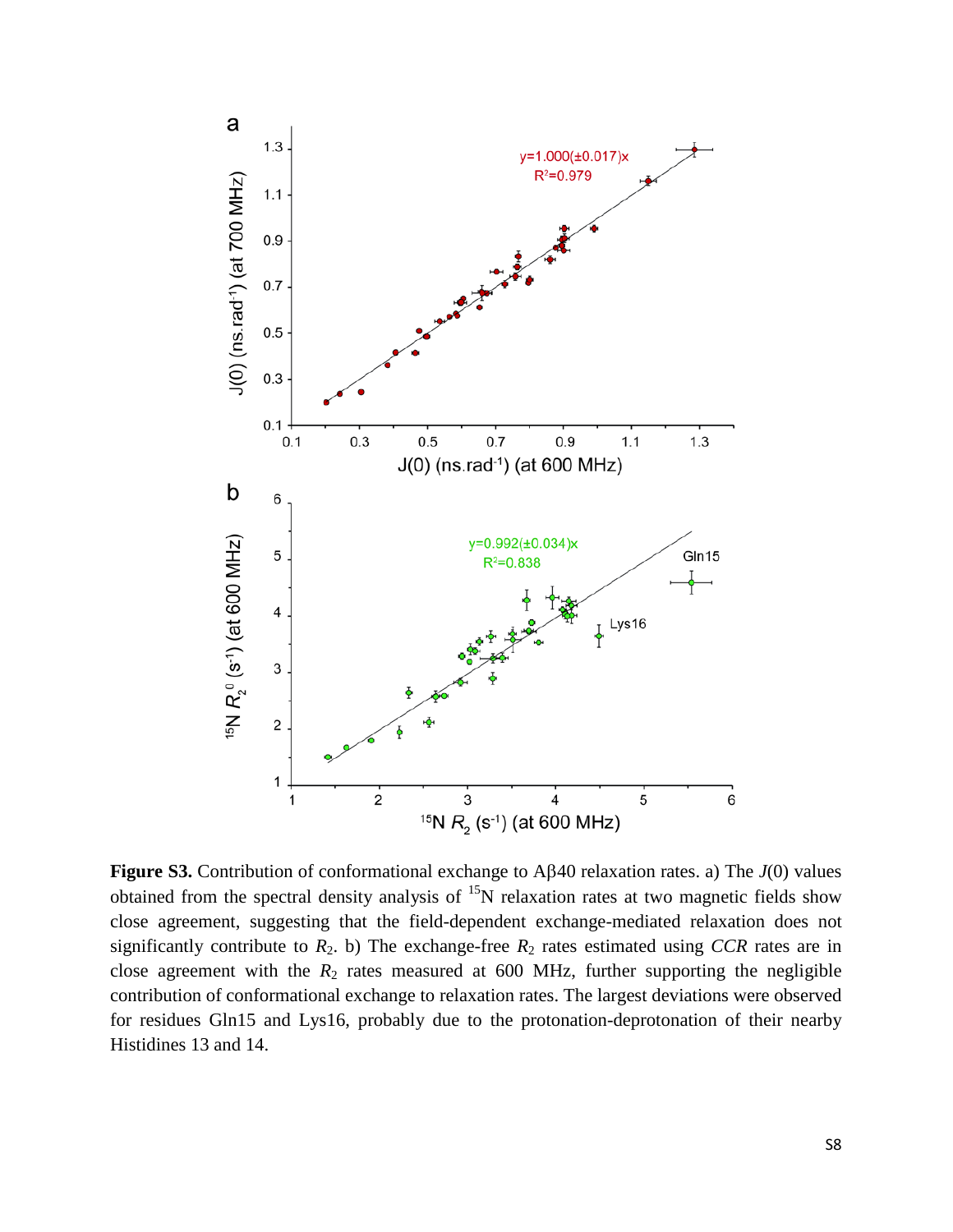

**Figure S4.** Temporal rescaling of the MD trajectory of A $\beta$ 40, on the basis of <sup>15</sup>N  $R_1$  and  $R_2$  rates measured at proton Larmor frequencies of 600 and 700 MHz. a) When combined with the order parameter optimization, the best agreement between the MD-predicted and experimental rates were achieved using a scaling factor of  $1.15\pm0.10$  for intermediate motions (shaded area). The r.m.s.d was calculated as  $rmsd = sqrt[(\frac{R_{1,600, pred}-R_{1,600, ex}}{R_{1,600, grav}}]$  $\binom{pred-R_{1,600,exp}}{R_{1,600,exp}}$ )<sup>2</sup> +  $\binom{R_{2,600,pred-R_{2,600,exp}}{R_{2,600,exp}}$  $\frac{area^{1/2}, 600, exp}{R_{2,600, exp}}$  $\left(\frac{1}{2}\right)^2 +$  $\left(\frac{R_{1,700, pred}-R_{1,700, ex}}{R_{1,700, ev}}\right)$  $\binom{pred-R_{1,700, exp}}{R_{1,700, exp}}$ )<sup>2</sup> +  $\binom{R_{2,700, pred}-R_{2,700, exp}}{R_{2,700, exp}}$  $\frac{p_{real} - N_{2,700, exp}}{R_{2,700, exp}}$  (2/4]. b) Cross-validation of the optimized order parameters by three experimental rates,  ${}^{15}N R_1$  and  $R_2$  rates at proton Larmor frequency of 400 MHz and *CCR* rates at 600 MHz.